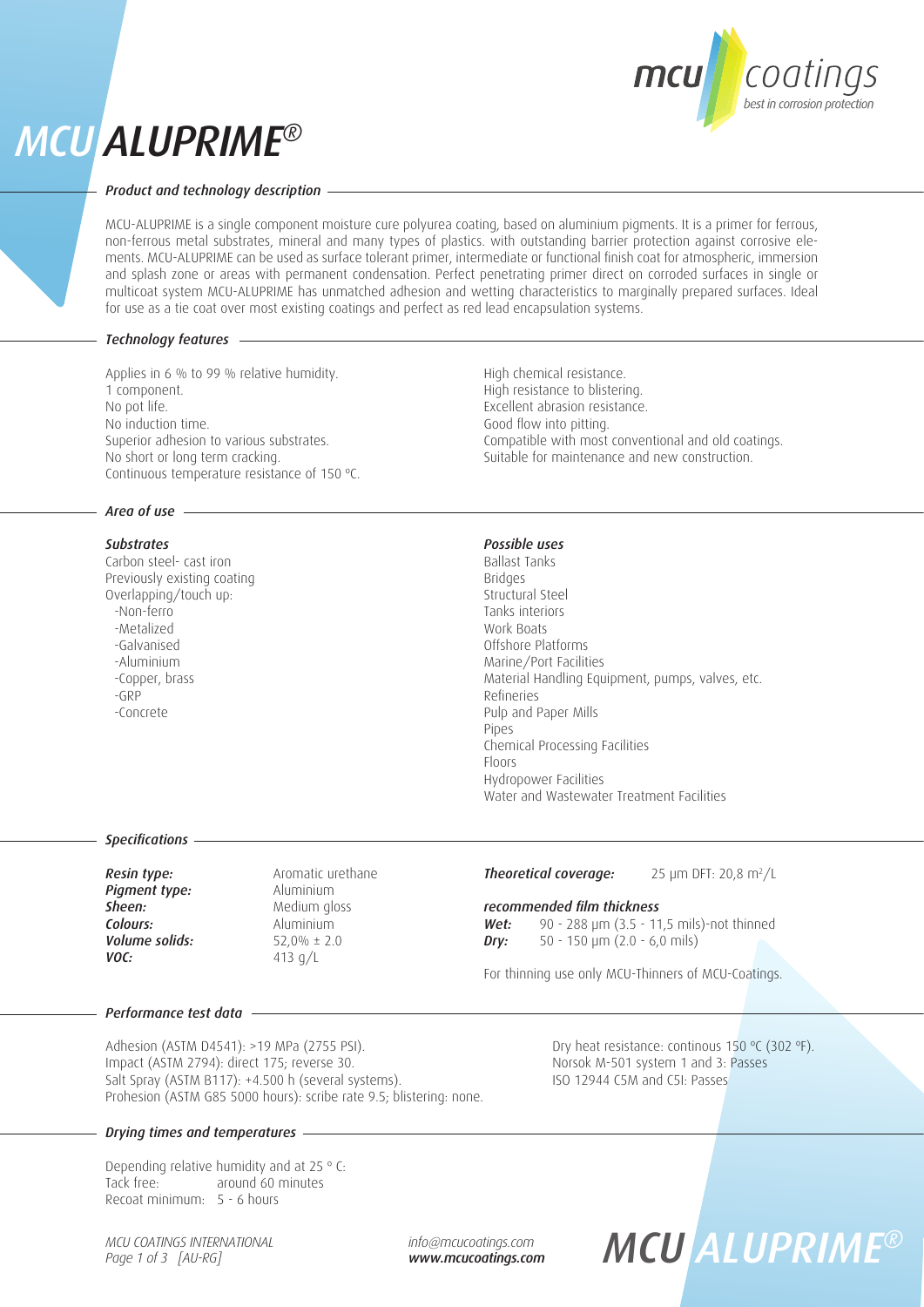

## *MCU ALUPRIME®*

#### *Surface preparation*

## *Ferrous Metal*

Use SSPC-SP1 solvent cleaning to remove oil and grease or other contaminants prior to employing surface preparation methods.

Blast Clean surfaces for immersion or severe service projects by ISO 8504-2 methods to ISO 8501-1 SA 2.5 or SSPC-SP10/ NACE No. 2 (visual standard SSPC vis 1) Near White Metal finish OR by SSPC 12/Nace 5.0 High or Ultra High Pressure water jetting methods to WJ 2M (visual standard SSPC vis 4/ Nace vis 7) very thorough cleaning finish (not applicable for new steel) OR by SSPC-TR2/Nace 6G198 Wet abrasive blast cleaning methods to WAB 10 M (visual standard SSPC vis 5/ Nace vis 9) Wet near white metal blast clean finish. Consult your MCU-Coatings representative for minimal surface preparation.

Prepare surfaces for non-immersion or atmospheric service projects by ISO 8504-2 methods to ISO 8501-1 SA 2 or SSPC-SP6/NACE No.3 (visual standard SSPC vis 1) Commercial Blast Clean finish OR by SSPC 12/Nace 5.0 High or Ultra High pressure water jetting methods to WJ 4 M (visual standard SSPC vis 4/Nace vis 7) OR by SSPC-TR2/Nace 6G198 Wet abrasive blast cleaning methods to WAB 6 M (visual standard SSPC vis 5/Nace vis 9) Wet commercial blast clean finish.

For minimum surface preparation, use conscientious hand and power tool cleaning methods in accordance with ISO 8504-3 or SSPC-SP 2 and 3 to remove corrosion and loose or failing paint to ISO 8501-1 St 2 or SSPC-SP 2 and 3 (visual standard SSPC vis 3). Feather-edges of sound, existing paint back to a firm edge.

Blast cleaning methods should produce a surface profile of 25-50 μm (1.0 - 2.0 mils).

## *Application information*

MCU-ALUPRIME can be applied by brush and roll methods. Follow proper mixing instructions before applying.

## *Mixing*

Material temperature must be 5 °F (3 °C) above the dew point

before opening and agitating.

Power mix thoroughly prior to application.

## Do not keep under constant agitation.

Apply a 3-6 oz (9-18 cl) solvent float over material to prevent moisture intrusion and cover pail.

## *Brush/Roller*

| Brush:     | Natural Fiber                         |
|------------|---------------------------------------|
| Roller:    | Natural or synthetic fiber cover      |
| Nap:       | $1/4''$ to $3/8''$                    |
| Core:      | Phenolic                              |
| Reduction: | Typically not required. If necessary, |
|            | reduce with recommended thinner of    |
|            | MCU-Coatings.                         |

#### *Reducer*

MCU-Thinner, MCU-Thinner 25 and MCU-Thinner 50. Reduction is typically not required. If necessary, thin up to 10% with recommended thinner of MCU-Coatings. See MCU-Thinner Product Data Sheet for additional information.

## *Clean up*

MCU-Thinner, MCU-Thinner 25 and MCU-Thinner 50.

*MCU COATINGS INTERNATIONAL Page 2 of 3 [AU-RG]*

*info@mcucoatings.com www.mcucoatings.com*

## *Corten Steel*

Prepare surfaces using SSPC-SP12/NACE No. 5 Low Pressure Water Cleaning methods. Supplement SSPC-SP 12 LPWC with ISO 8501-1 St2 (SSPC-SP 2 or 3) hand or power tool cleaning where areas show excessive corrosion. Use SSPC-SP1 solvent cleaning to remove oil and grease prior to surface preparation methods.

## *Galvanized Metal*

Prepare surfaces using SSPC-SP1 Solvent Cleaning and SSPC-SP12/NACE No. 5 Low Pressure Water Cleaning methods to remove surface contamination. Supplement weathered galvanized surface preparation with ISO 8501-1 St 2 (SSPC-SP 2 and 3) hand and power tool cleaning to remove excessive corrosion and impart surface profile on bare metal. Supplement new galvanized surface cleaning with mechanical abrasion to impart surface profile and support mechanical adhesion.

#### *Good Practices*

The surface to be coated must be dry, clean, dull, and free from dirt, grease, oil, rust, mill scale, salts or any other surface contaminants that interfere with adhesion.

Ensure welds, repair areas, joints, and surface defects exposed by surface preparation are properly cleaned and treated prior to coating application.

Areas of oxidation after surface preparation and prior to coating application, should be prepared to specified standard Consult the referenced standards, SSPC-PA1 and your MCU-Coatings Representative for additional information or recommendations.

If MCU-Coatings thinners are not available, use MEK, MIBK, Xylene, a 50:50 blend of Xylene and MEK or MIBK, or acetone for clean up only. Do not add unauthorized solvents to a MCU-Coatings products.

## *Application Conditions*

## Temperature: -20 °C to 75 °C (-4 ºF to 167 ºF)

This temperature range should be achieved for ambient, surface and material temperature. Substrate must be visibly dry.

## Relative Humidity: 6%-99%\*

MCU-Quickcure is advised when relatives humidities are below 40%

Coating Accelerator: MCU-Quickcure. See MCU-Quickcure Product Data for information.

## *Storage*

Store off the ground in a dry, protected area in temperature between 4 °C - 25 °C (40 °F - 77 °F). Containers must be kept sealed when not in use. Use a solvent float to reseal partial containers.

## *MCU ALUPRIME®*